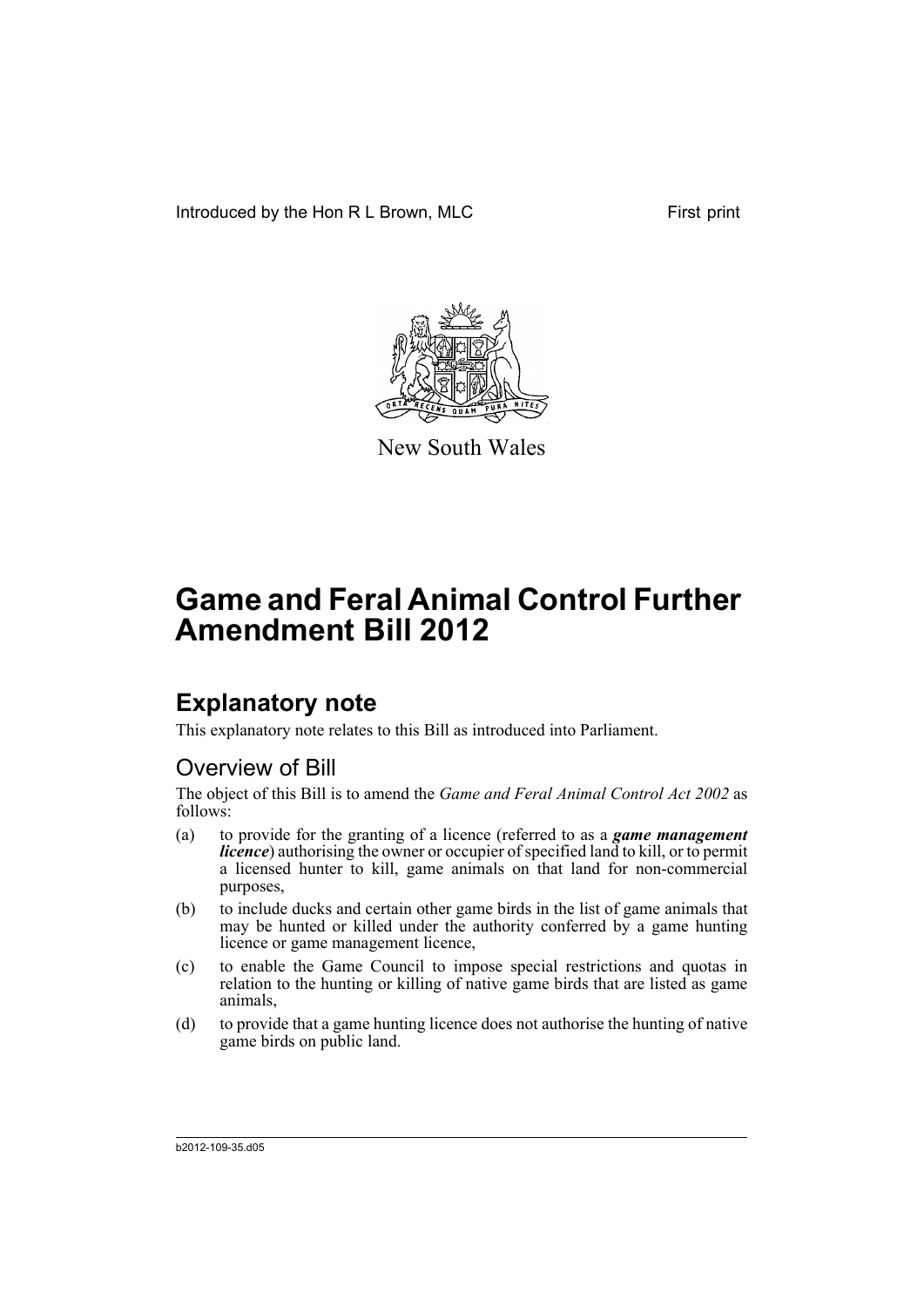Explanatory note

The Bill also amends the *National Parks and Wildlife Act 1974* to provide that certain licences under that Act are no longer to be issued in relation to the harming of game animals.

## Outline of provisions

**Clause 1** sets out the name (also called the short title) of the proposed Act.

**Clause 2** provides for the commencement of the proposed Act on 27 December 2012.

### **Schedule 1 Amendment of Game and Feral Animal Control Act 2002 No 64**

#### **Game management licences**

**Schedule 1 [6]** provides for a new type of licence (a *game management licence*) authorising the owner or occupier of specified land to kill, or to permit a licensed hunter to kill, game animals on that land. The same procedures that currently apply in relation to game hunting licences (including provisions disqualifying certain persons from being granted a licence) will also apply to game management licences. **Schedule 1 [1] and [3]** are consequential amendments and **Schedule 1 [2]** provides for exemptions from offences under National Parks and Wildlife legislation in so far as those offences would relate to activities authorised under a game management licence.

**Schedule 1 [5]** makes it clear that a person is not required to have a game hunting licence when carrying on activities authorised by a game management licence.

#### **Game birds**

**Schedule 1 [9] and [10]** insert ducks and certain other game birds to the list of game animals that may be hunted or killed under the authority conferred by a game hunting licence or game management licence. **Schedule 1 [8]** is a consequential amendment.

**Schedule 1 [4]** provides that a game hunting licence does not authorise the hunting of native game birds on public land.

**Schedule 1 [7]** imposes special requirements in relation to the hunting or killing of native game birds under the authority of a game hunting or game management licence. In particular, provision is made for the Game Council to impose, by way of licence conditions, quotas on the number of native game birds that may be hunted or killed, restrictions on when and where native game birds may be hunted and requirements relating to the tagging of birds that have been captured or killed. In the case of native waterfowl, a person will not be authorised to hunt or kill any such bird unless they have passed an official identification test.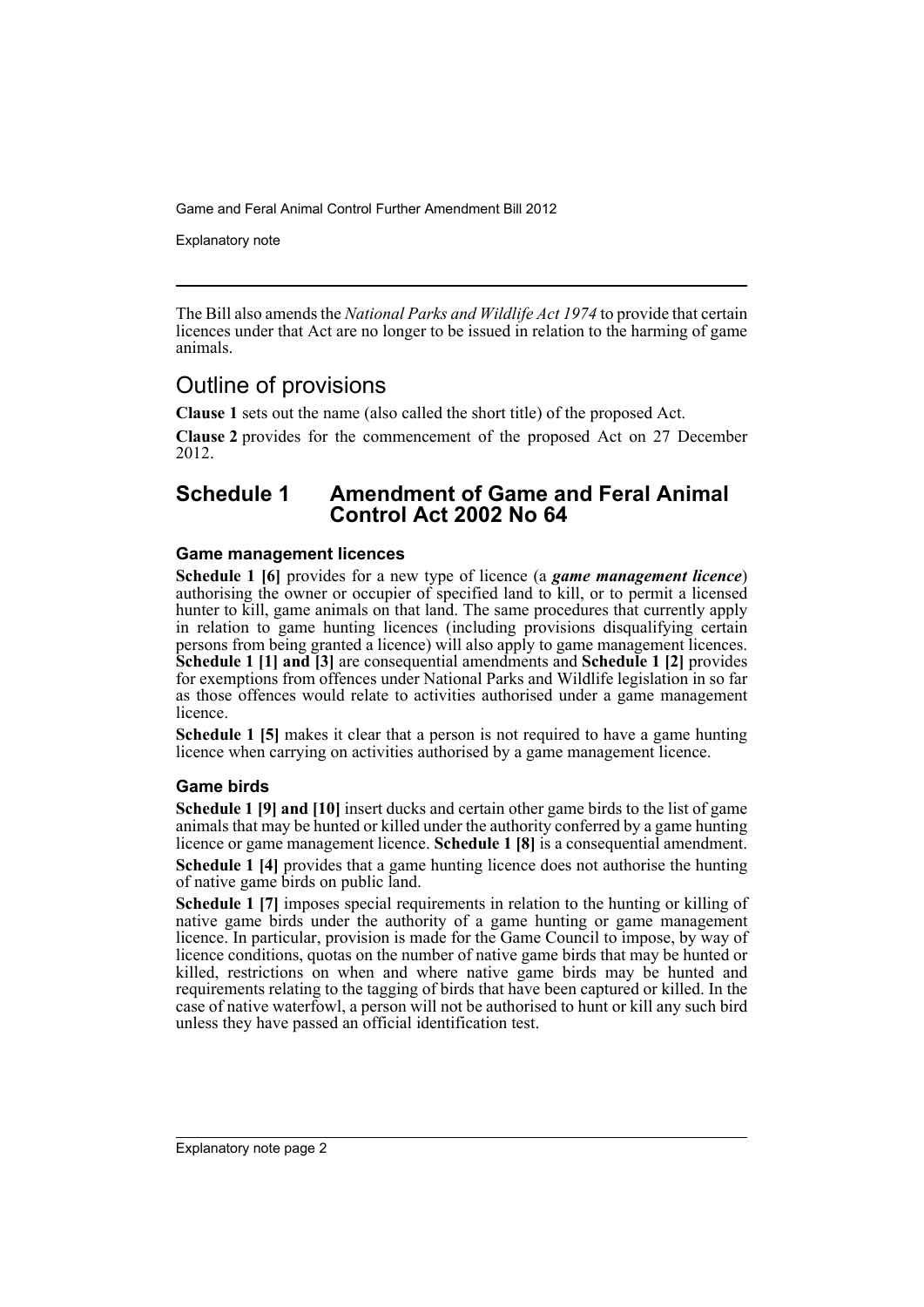Explanatory note

#### **Miscellaneous**

**Schedule 1 [11]** enables regulations of a savings and transitional nature to be made as a consequence of the enactment of the proposed Act.

### **Schedule 2 Amendment of National Parks and Wildlife Act 1974 No 80**

**Schedule 2** amends the *National Parks and Wildlife Act 1974* to provide that a general licence or an occupier's licence under that Act can no longer be issued to authorise the harming of a game animal within the meaning of the *Game and Feral Animal Control Act 2002* as such animals may be hunted or killed under the authority of a game hunting licence or game management licence granted by the Game Council under that Act.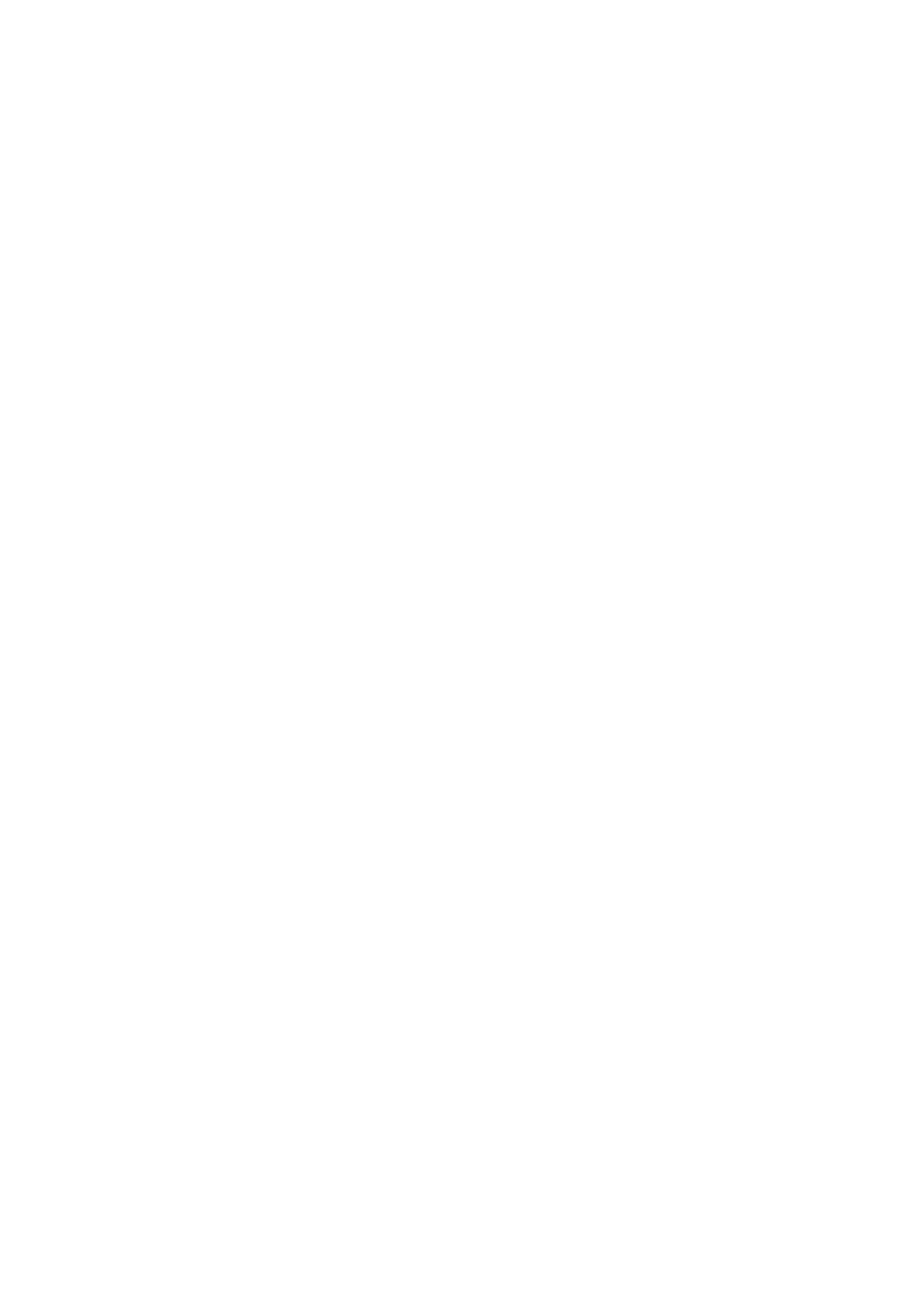Introduced by the Hon R L Brown, MLC First print



New South Wales

# **Game and Feral Animal Control Further Amendment Bill 2012**

## **Contents**

|            |                                                              | Page |
|------------|--------------------------------------------------------------|------|
|            | Name of Act                                                  |      |
|            | Commencement                                                 | 2.   |
| Schedule 1 | Amendment of Game and Feral Animal Control Act 2002<br>No 64 | 3    |
| Schedule 2 | Amendment of National Parks and Wildlife Act 1974<br>No 80   | 8    |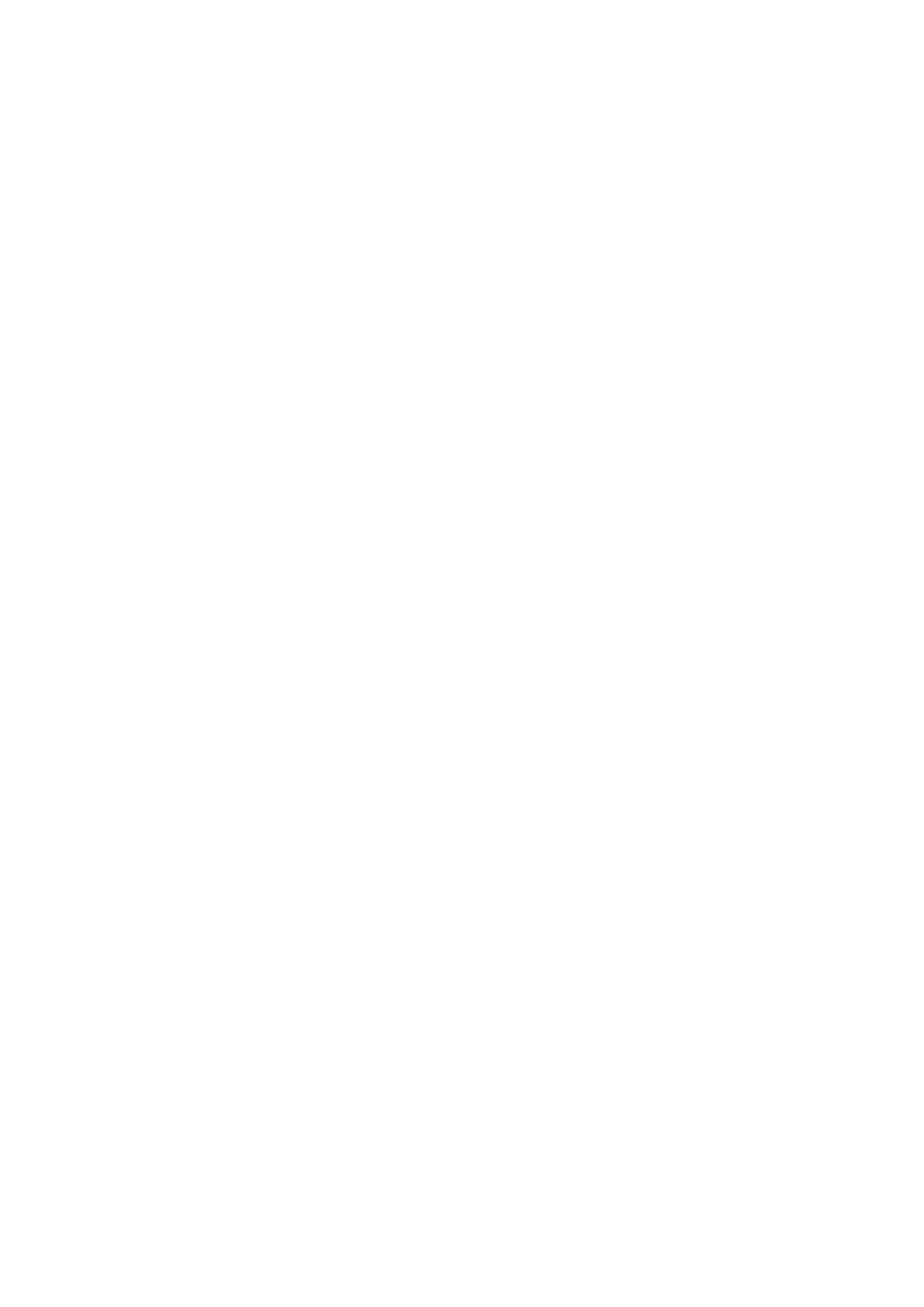

New South Wales

# **Game and Feral Animal Control Further Amendment Bill 2012**

No , 2012

### **A Bill for**

An Act to amend the *Game and Feral Animal Control Act 2002* and the *National Parks and Wildlife Act 1974* to make further provision with respect to the hunting or killing of game birds and other game animals; and for other purposes.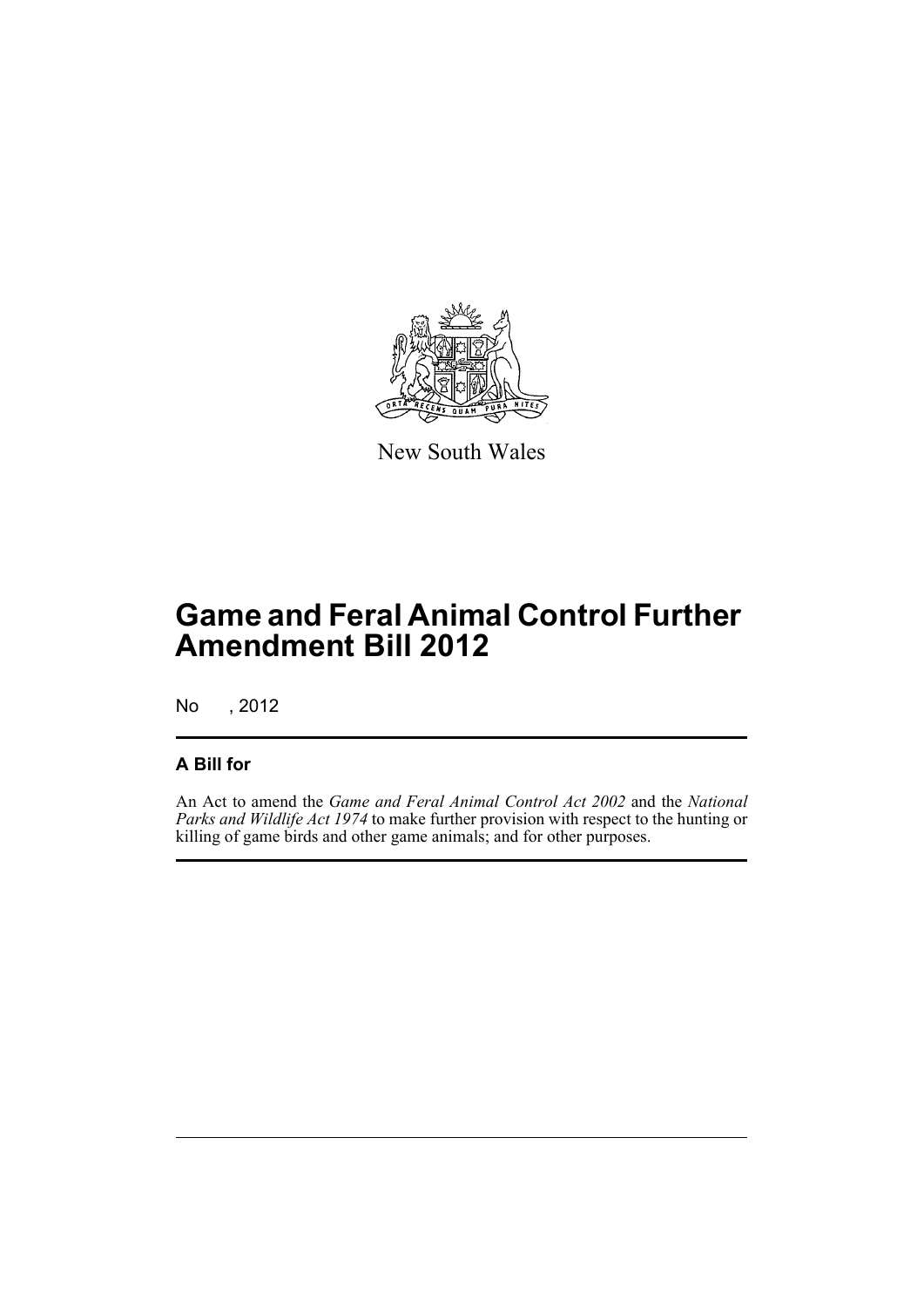<span id="page-7-1"></span><span id="page-7-0"></span>

|   | The Legislature of New South Wales enacts:                                  |        |
|---|-----------------------------------------------------------------------------|--------|
| 1 | Name of Act                                                                 |        |
|   | This Act is the Game and Feral Animal Control Further Amendment<br>Act 2012 | 3<br>4 |
|   | Commencement                                                                | 5      |
|   | This Act commences on 27 December 2012.                                     | 6      |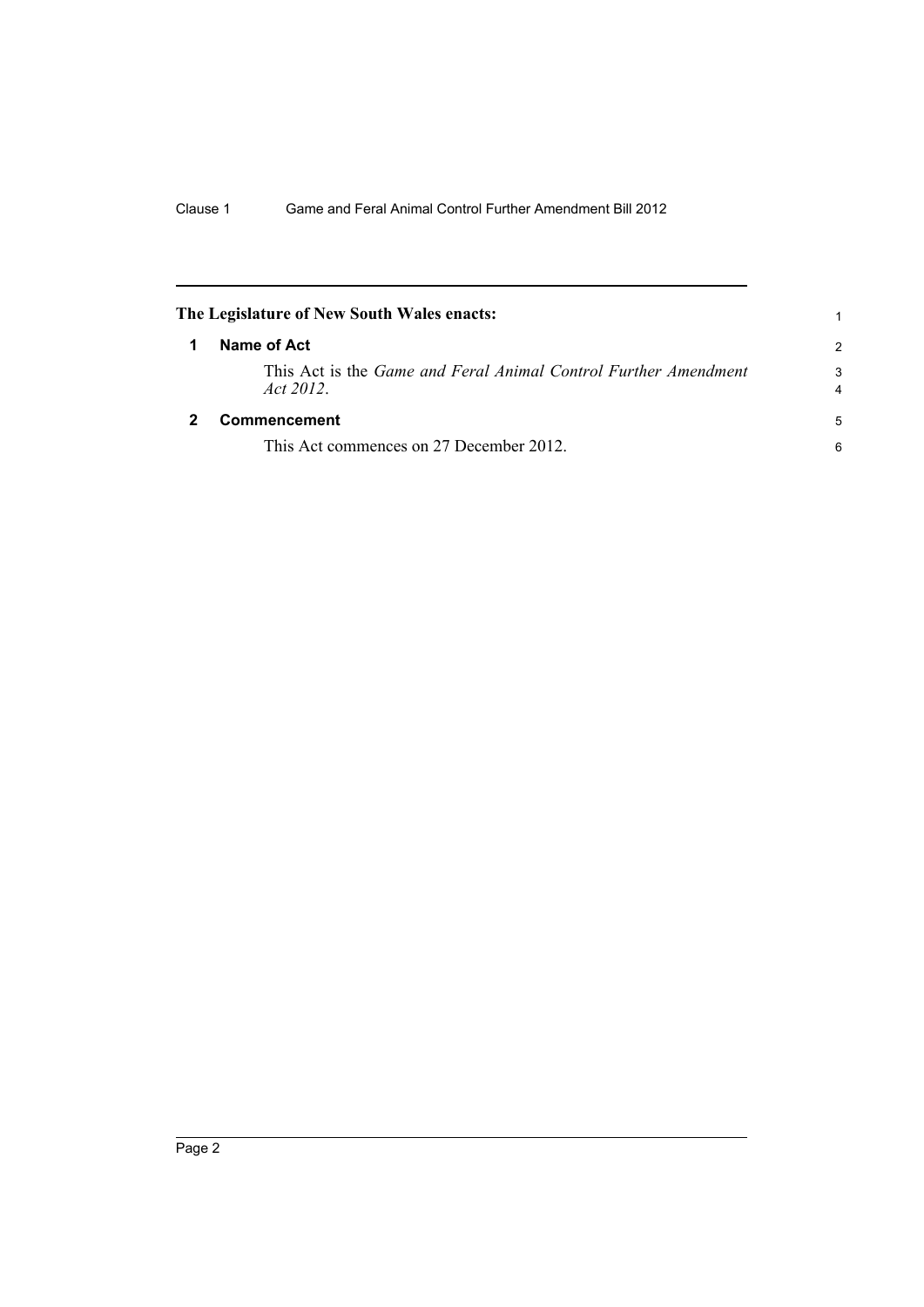Amendment of Game and Feral Animal Control Act 2002 No 64 Schedule 1

<span id="page-8-0"></span>

| <b>Schedule 1</b> |                                                                                                                 | <b>Amendment of Game and Feral Animal</b><br>Control Act 2002 No 64 |                                                                                                                                                                                                  | $\mathbf{1}$<br>$\overline{2}$ |
|-------------------|-----------------------------------------------------------------------------------------------------------------|---------------------------------------------------------------------|--------------------------------------------------------------------------------------------------------------------------------------------------------------------------------------------------|--------------------------------|
| [1]               | <b>Section 4 Definitions</b>                                                                                    |                                                                     | $\mathfrak{S}$                                                                                                                                                                                   |                                |
|                   | Insert in alphabetical order:                                                                                   |                                                                     |                                                                                                                                                                                                  | $\overline{4}$                 |
|                   |                                                                                                                 |                                                                     | <b>game management licence</b> means a licence granted under<br>Part 3A and in force.                                                                                                            | $\mathbf 5$<br>6               |
| [2]               | Section 6A Exemptions from certain offences under National Parks and<br><b>Wildlife legislation</b>             |                                                                     | $\overline{7}$<br>8                                                                                                                                                                              |                                |
|                   | Amendment Act 2012):                                                                                            |                                                                     | Insert after section 6A (2) (as inserted by the <i>Game and Feral Animal Control</i>                                                                                                             | $\boldsymbol{9}$<br>10         |
|                   | (2A)                                                                                                            | commit:                                                             | A person who is authorised by or under a game management<br>licence to kill a game animal under the authority conferred by the<br>licence does not, in connection with that authorised activity, | 11<br>12<br>13<br>14           |
|                   |                                                                                                                 | (a)                                                                 | any offence under the National Parks and Wildlife Act<br>1974 or the regulations under that Act that involves<br>harming the game animal, or                                                     | 15<br>16<br>17                 |
|                   |                                                                                                                 | (b)                                                                 | any offence under that Act that involves possessing or<br>exporting (otherwise than for the purposes of sale) the<br>carcass, or the skin or any other part, of the game animal.                 | 18<br>19<br>20                 |
| [3]               |                                                                                                                 |                                                                     | Section 14 Classes of game hunting licences                                                                                                                                                      | 21                             |
|                   |                                                                                                                 |                                                                     | Omit "this Act". Insert instead "this Part".                                                                                                                                                     | 22                             |
| [4]               | Section 15 Authority conferred by different classes of game hunting<br>licences                                 |                                                                     | 23<br>24                                                                                                                                                                                         |                                |
|                   | Insert "(other than game animals listed in Part 1A of Schedule 3)" after "game<br>animals" in section $15(2)$ . |                                                                     |                                                                                                                                                                                                  | 25<br>26                       |
| [5]               |                                                                                                                 |                                                                     | Section 17 Exemptions from requirement for game hunting licence                                                                                                                                  | 27                             |
|                   |                                                                                                                 |                                                                     | Insert after section $17(1)(a)$ :                                                                                                                                                                | 28                             |
|                   |                                                                                                                 | $\left( a1\right)$                                                  | a person who is carrying on activities authorised by or<br>under a game management licence,                                                                                                      | 29<br>30                       |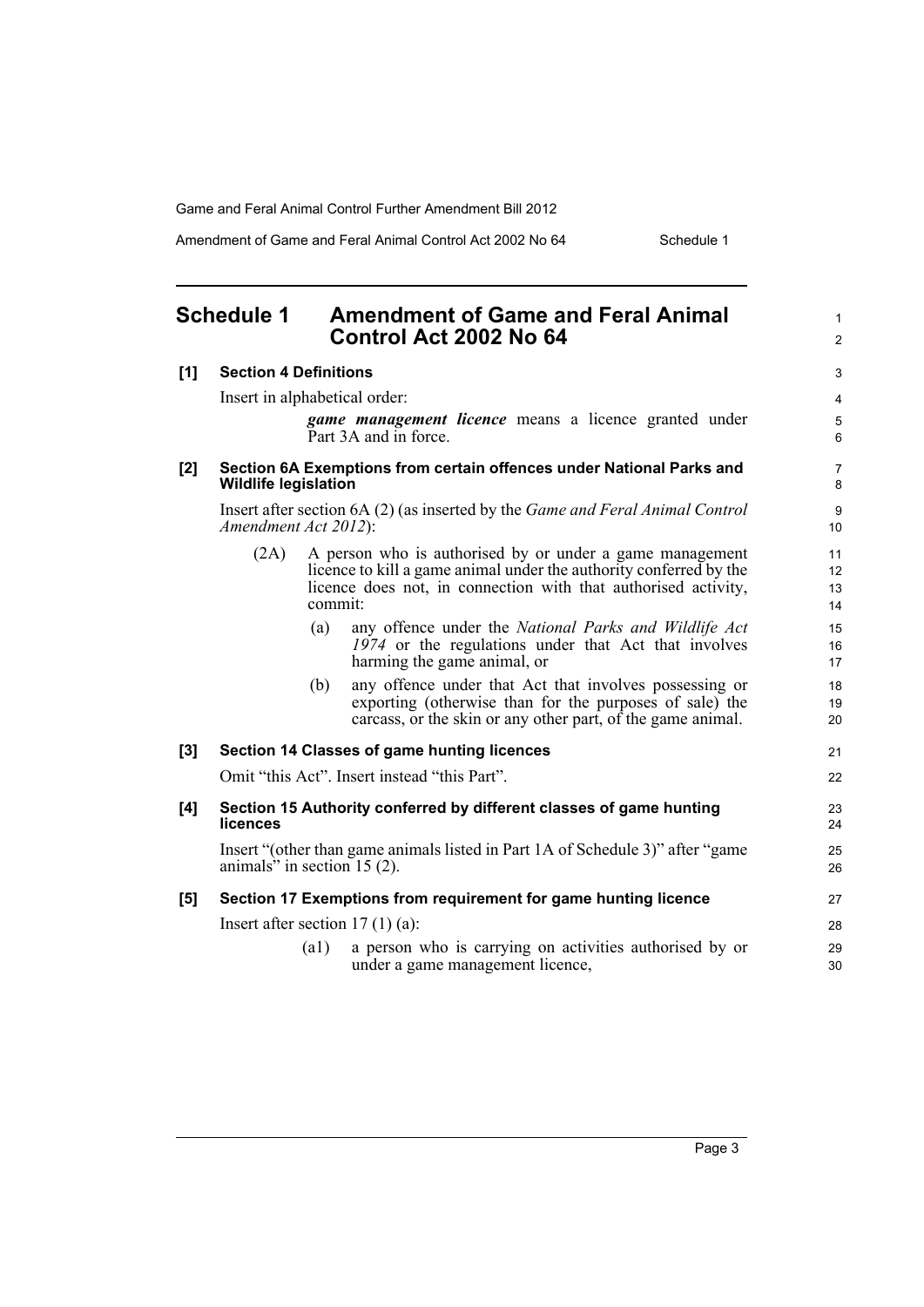Schedule 1 Amendment of Game and Feral Animal Control Act 2002 No 64

|                      |     |                                                                                                                                                                                                       | $\mathbf{1}$                                                                                                                                                      |  |
|----------------------|-----|-------------------------------------------------------------------------------------------------------------------------------------------------------------------------------------------------------|-------------------------------------------------------------------------------------------------------------------------------------------------------------------|--|
| Insert after Part 3: |     |                                                                                                                                                                                                       |                                                                                                                                                                   |  |
|                      |     |                                                                                                                                                                                                       | 3                                                                                                                                                                 |  |
| 32A                  |     |                                                                                                                                                                                                       | 4                                                                                                                                                                 |  |
|                      | (1) | The Game Council may grant a licence (a game management<br><i>licence</i> ) authorising the owner or occupier of specified land:                                                                      | 5<br>6                                                                                                                                                            |  |
|                      |     | to kill, or<br>(a)                                                                                                                                                                                    | $\overline{7}$                                                                                                                                                    |  |
|                      |     | (b)<br>to permit the holder of a game hunting licence to kill,                                                                                                                                        | 8                                                                                                                                                                 |  |
|                      |     | a specified number of game animals of a specified class found on<br>that land otherwise than for the purposes of sale.                                                                                | $\boldsymbol{9}$<br>10                                                                                                                                            |  |
|                      | (2) | A game management licence also authorises the person who has<br>killed a game animal under the authority of the licence to possess<br>the carcass, or the skin or any other part, of the game animal. | 11<br>12<br>13                                                                                                                                                    |  |
|                      | (3) | The authority conferred by a game management licence is subject<br>to this Act.                                                                                                                       | 14<br>15                                                                                                                                                          |  |
|                      | (4) | Except as provided by section 6A (2A), a game management<br>licence does not authorise a person to contravene any prohibition<br>or restriction imposed by or under any other Act.                    | 16<br>17<br>18                                                                                                                                                    |  |
| 32B                  |     |                                                                                                                                                                                                       | 19<br>20                                                                                                                                                          |  |
|                      | (1) | Division 4 of Part 3 applies to or in respect of game management<br>licences in the same way as it applies to or in respect of game<br>hunting licences.                                              | 21<br>22<br>23                                                                                                                                                    |  |
|                      | (2) | Accordingly, a reference in that Division to a game hunting<br>licence is taken to include a reference to a game management<br>licence.                                                               | 24<br>25<br>26                                                                                                                                                    |  |
|                      | (3) | This section is subject to the regulations.                                                                                                                                                           | 27                                                                                                                                                                |  |
|                      |     | Part 3A                                                                                                                                                                                               | Part 3A Game management licences<br><b>Game management licences</b><br>Application of provisions relating to game hunting licences to<br>game management licences |  |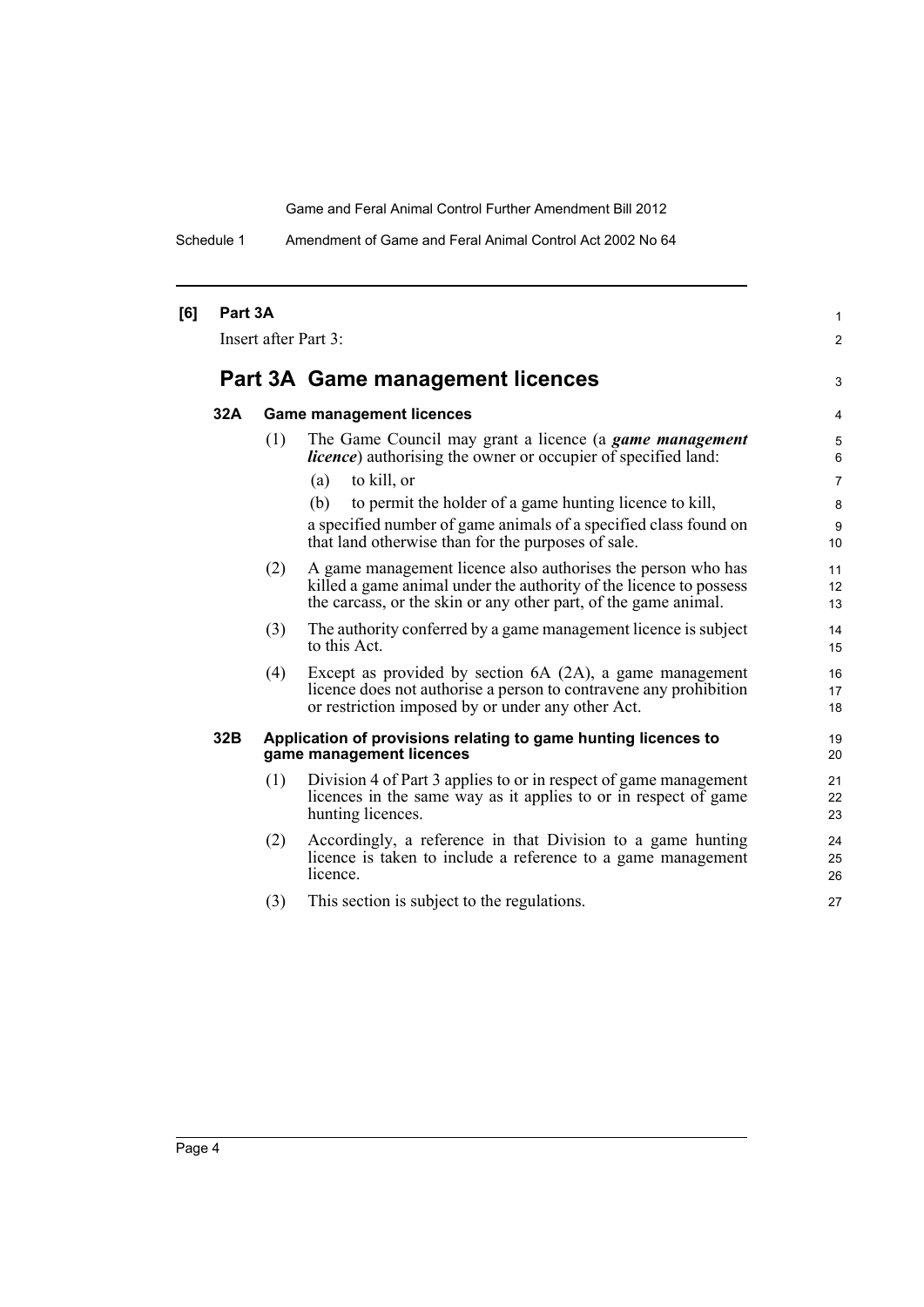Amendment of Game and Feral Animal Control Act 2002 No 64 Schedule 1

| [7] | Part 4A<br>Insert after Part 4: |     |                                                                                                                                                                                                                                                                                   |                                     |
|-----|---------------------------------|-----|-----------------------------------------------------------------------------------------------------------------------------------------------------------------------------------------------------------------------------------------------------------------------------------|-------------------------------------|
|     |                                 |     | Part 4A Special provisions relating to native game<br><b>birds</b>                                                                                                                                                                                                                | 3<br>4                              |
|     | 52A                             |     | <b>Definitions</b>                                                                                                                                                                                                                                                                | 5                                   |
|     |                                 |     | In this Part:<br><i>licence</i> means a game hunting licence or game management<br>licence and <i>licence holder</i> means the holder of any such licence.<br><i>native game bird</i> means a game animal listed in Part 1A of<br>Schedule 3.                                     | 6<br>$\overline{7}$<br>8<br>9<br>10 |
|     | 52B                             |     | Quotas on hunting or killing native game birds                                                                                                                                                                                                                                    | 11                                  |
|     |                                 | (1) | The Game Council may set annual quotas of native game birds<br>that may be hunted or killed under the authority conferred by a<br>licence.                                                                                                                                        | 12<br>13<br>14                      |
|     |                                 | (2) | The following provisions apply to the setting of quotas by the<br>Game Council:                                                                                                                                                                                                   | 15<br>16                            |
|     |                                 |     | quotas are to be set on the basis of the best scientific<br>(a)<br>information available of the estimated regional population<br>of native game birds,                                                                                                                            | 17<br>18<br>19                      |
|     |                                 |     | (b)<br>quotas are to be set independently of the number of native<br>game birds permitted to be killed or captured under the<br>authority conferred by commercial fauna harvesters'<br>licences under the National Parks and Wildlife Act 1974,                                   | 20<br>21<br>22<br>23                |
|     |                                 |     | separate quotas may be set for different species of native<br>(c)<br>game birds and for different parts of the State,                                                                                                                                                             | 24<br>25                            |
|     |                                 |     | quotas may be revised from time to time.<br>(d)                                                                                                                                                                                                                                   | 26                                  |
|     |                                 | (3) | The Game Council is to ensure, by the imposition of licence<br>conditions, that the number of native game birds authorised to be<br>hunted or killed by or on behalf of licence holders complies with<br>the relevant quota set by the Game Council.                              | 27<br>28<br>29<br>30                |
|     |                                 | (4) | The Game Council is not required to set annual quotas for all<br>species of native game birds in all parts of the State.                                                                                                                                                          | 31<br>32                            |
|     |                                 | (5) | If a quota is not set during a particular period in respect of a<br>particular species or a particular part of the State, a licence does<br>not, except as may be provided by the regulations, authorise a<br>person to hunt or kill, during that period, that particular species | 33<br>34<br>35<br>36                |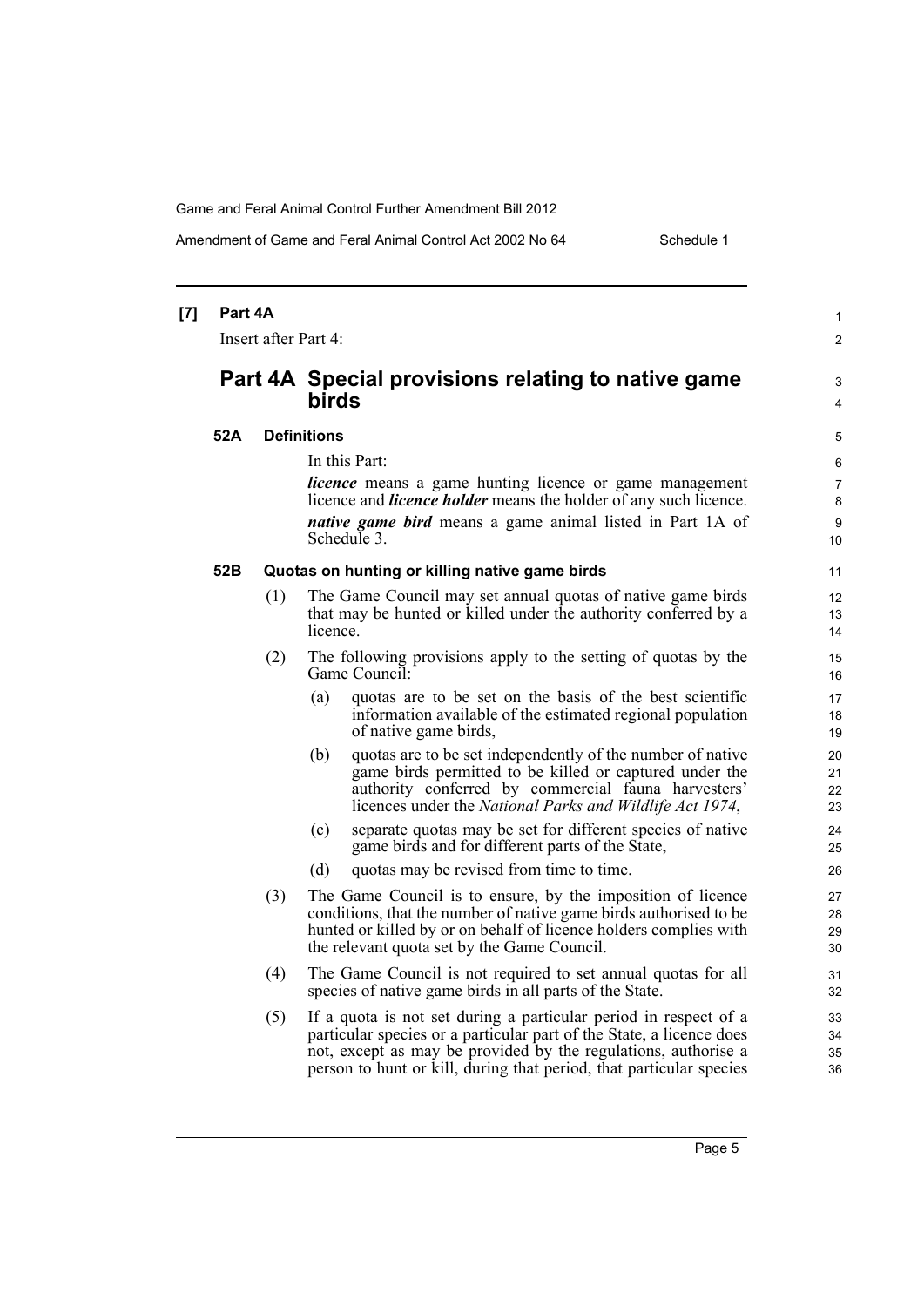Schedule 1 Amendment of Game and Feral Animal Control Act 2002 No 64

of native game bird or any native game bird in that particular part of the State. **52C Restrictions in relation to native game birds** (1) The Game Council may, in addition to setting quotas under section 52B, determine the following matters: (a) the periods during which, and the areas within which, particular species of native game birds may be hunted or killed under the authority conferred by a licence, (b) requirements with respect to the tagging or other identification, and notification to the Game Council, of native game birds killed or captured by or on behalf of licence holders, (c) guidelines for the auditing of compliance with this Act in respect of the hunting or killing of native game birds. (2) The Game Council is to ensure, by the imposition of licence conditions, that determinations under this section are complied with by licence holders. (3) The Game Council is to include in its annual report details on the number, as notified to the Game Council, of native game birds killed or captured by or on behalf of licence holders during the reporting year in those parts of the State in which the hunting or killing of native game birds is authorised under this Act. **52D Identification test for hunters of native waterfowl** (1) A game hunting licence or game management licence does not authorise any person to hunt or kill native game birds that are waterfowl unless the person has passed an official identification test. (2) In this section: *official identification test* means a test involving the identification of native waterfowl that: (a) is conducted by or on behalf of the Game Council, or (b) is recognised by the Game Council, and includes any test conducted before the commencement of this section by or on behalf of the Office of Environment and Heritage in the Department of Premier and Cabinet (or the equivalent agency of another State or Territory) in connection with the identification of native waterfowl. 1  $\overline{2}$ 3 4 5 6 7 8 9 10 11 12 13 14 15 16 17 18 19  $20$ 21 22 23 24 25 26 27 28 29 30 31 32 33 34 35 36 37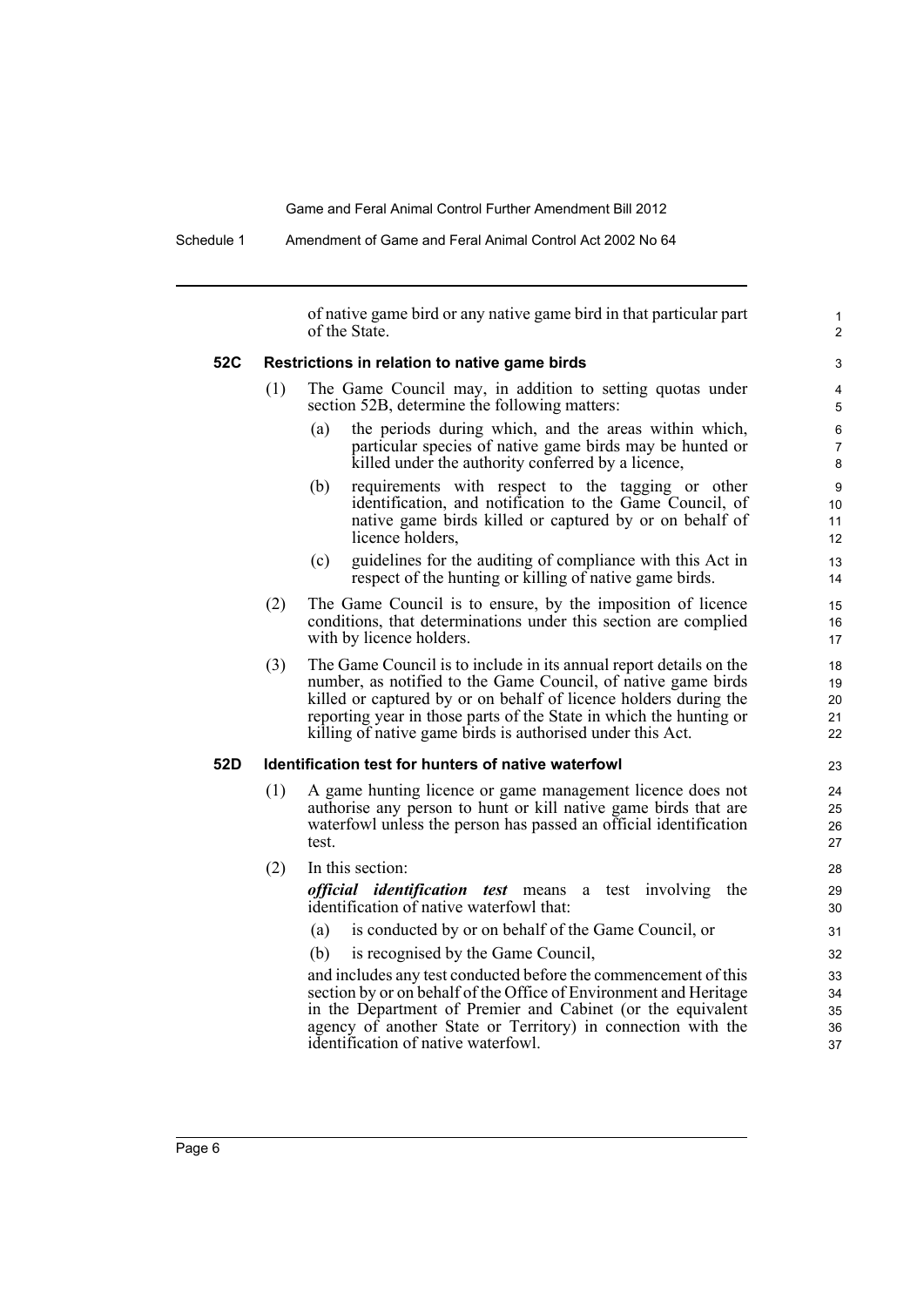| Amendment of Game and Feral Animal Control Act 2002 No 64 |  |
|-----------------------------------------------------------|--|
|-----------------------------------------------------------|--|

Schedule 1

| [8]    | <b>Section 55B Requirements for commercial taxidermists</b>                                                                                              | 1                   |
|--------|----------------------------------------------------------------------------------------------------------------------------------------------------------|---------------------|
|        | Insert "or 1A" after "Part 1" in section 55B (1) (as inserted by the <i>Game and</i><br>Feral Animal Control Amendment Act 2012).                        | $\overline{2}$<br>3 |
| [9]    | <b>Schedule 3 Game animals</b>                                                                                                                           | 4                   |
|        | Insert in Part 1 of Schedule 3 (as inserted by the <i>Game and Feral Animal</i><br>Control Amendment Act 2012) after the matter relating to Guinea Fowl: | 5<br>6              |
|        | Mallard Duck (Anas platyrhynchos)                                                                                                                        | $\overline{7}$      |
| $[10]$ | Schedule 3, Part 1A                                                                                                                                      | 8                   |
|        | Insert after Part 1:                                                                                                                                     | 9                   |
|        | Part 1A Native game birds (licence required to hunt<br>on private land)                                                                                  | 10                  |
|        |                                                                                                                                                          | 11                  |
|        | <b>Ducks</b>                                                                                                                                             | 12                  |
|        | Australian Shelduck or Mountain Duck (Tadorna tadornoides)<br>Australian Wood Duck or Maned Duck (Chenonetta jubata)                                     | 13<br>14            |
|        | Black Duck or Pacific Black Duck (Anas superciliosa)                                                                                                     | 15                  |
|        | Blue-winged Shoveler or Australasian Shoveler (Anas rhynchotis)                                                                                          | 16                  |
|        | Chestnut Teal (Anas castanea)                                                                                                                            | 17                  |
|        | Grass Whistling Duck or Plumed Whistling Duck (Dendrocygna eytoni)<br>Grey Teal ( <i>Anas gibberifrons</i> )                                             | 18<br>19            |
|        | Hardhead Duck or White-eyed Duck (Aythya australis)                                                                                                      | 20                  |
|        | Pink-eared Duck (Malacorhynchus membranaceus)                                                                                                            | 21                  |
|        | Water Whistling Duck, Wandering Whistling Duck or Whistling or<br>Wandering Tree Duck (Dendrocygna arcuata)                                              | 22<br>23            |
|        | Quails                                                                                                                                                   | 24                  |
|        | Brown Quail (Coturnix ypsilophora)<br>Stubble Quail (Coturnix pectoralis)                                                                                | 25<br>26            |
|        | <b>Pigeons</b>                                                                                                                                           | 27                  |
|        | Common Bronzewing Pigeon (Phaps chalcoptera)<br>Crested Pigeon (Ocyphaps lophotes)                                                                       | 28<br>29            |
| [11]   | Schedule 4 Savings, transitional and other provisions                                                                                                    | 30                  |
|        | Insert at the end of clause $1(1)$ :                                                                                                                     | 31                  |
|        | Game and Feral Animal Control Further Amendment Act 2012                                                                                                 | 32                  |